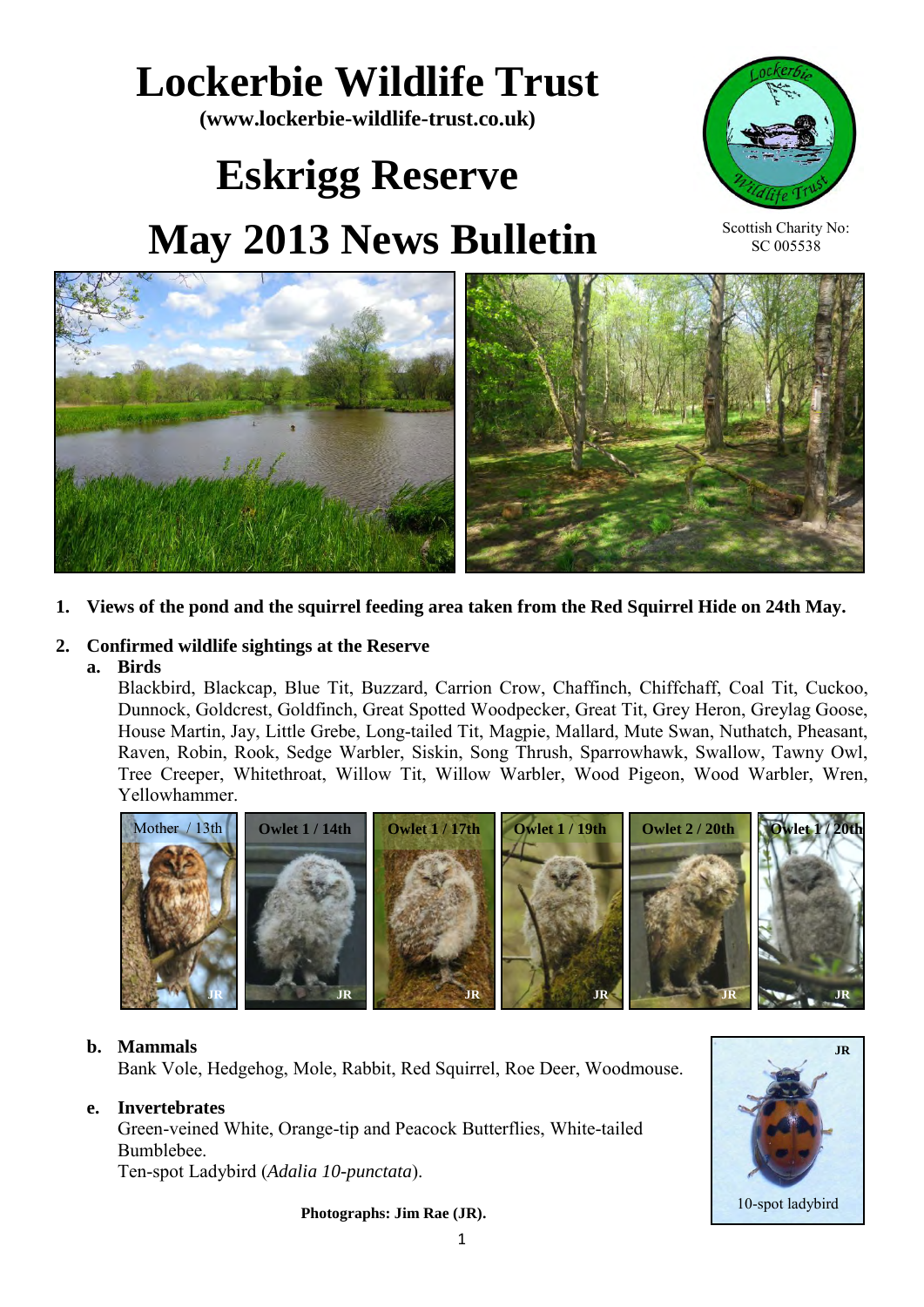### **3. May Photo-gallery**



L to R: Tawny Owl, Elder Owlet, Younger Owlet, Treecreeper, Little Grebe, Lady's Smock flower with egg of Orange-tip butterfly, Willow Tit at nest, Willow Tit gathering food, Willow Tit returning to feed young. **Photographs: Tom Langlands (TL), Bob Fitzsimmons (BF), Jim Rae (JR).**



**Photographs and captions: George Trudt**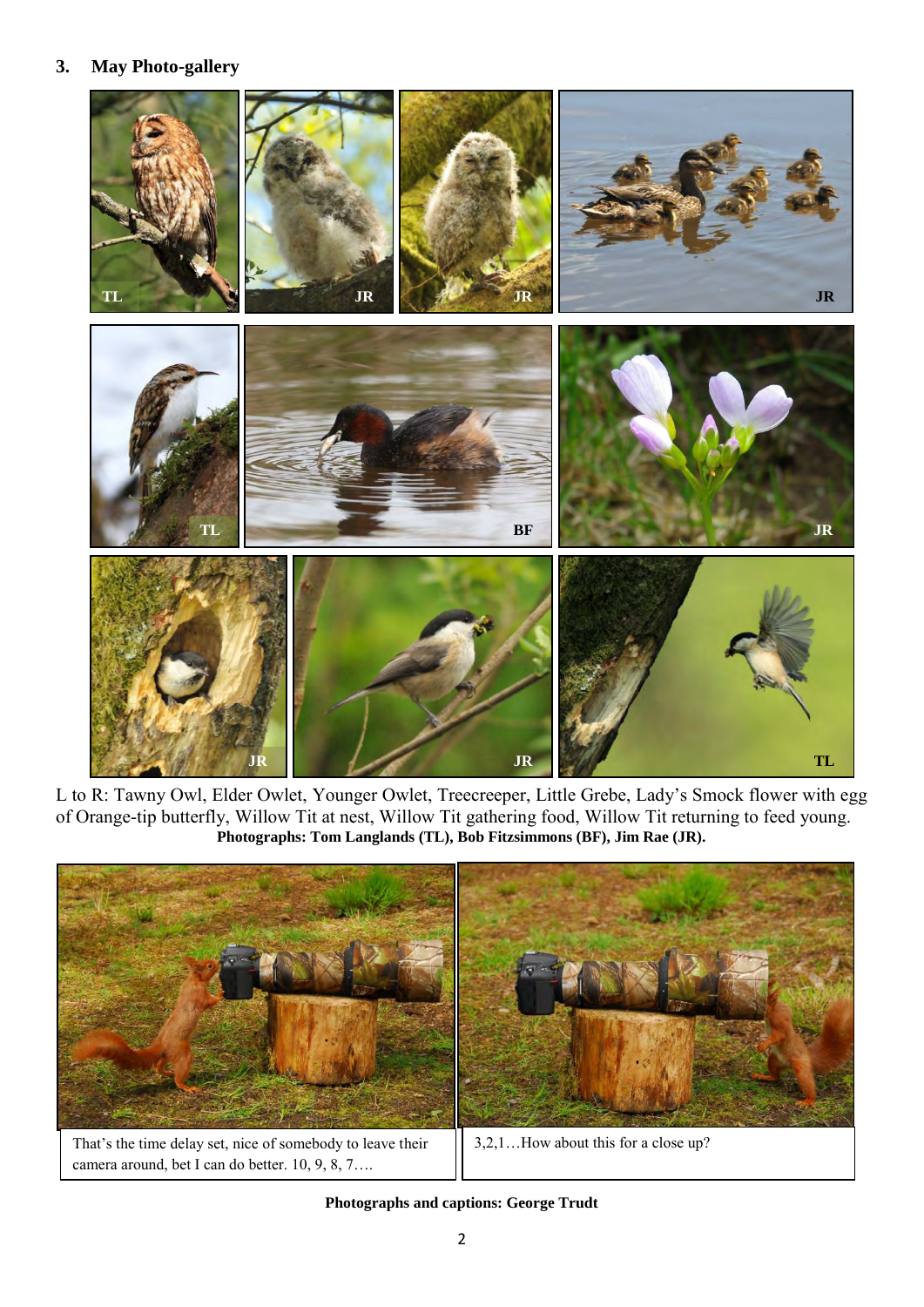# **4. Activities at the Reserve during April**

**9th May: Beattock Primary classes 3 & 4** came down to the Reserve for a picnic lunch then carried out a minibeast hunt and some pond dipping. Due to the long winter the aquatic invertebrates were not as well developed as in previous years.

**12th May: Lockerbie Rotary Club** held their annual Charity Walk and visited the Reserve en route.

**13th May: Lockerbie Academy S4 Environmental Studies**  students helped to line the inside of the Red Squirrel Hide with panels of sheathing ply.

**15th May: Keith Kirk** ran another photography workshop. This time, pictures were taken of the squirrels and then Keith demonstrated how he handled RAW and JPEG files on his computer using the Nikon ViewNX software. As usual the session was very informative and greatly appreciated by all who attended.





**16th May:** The planned **Moth Trapping** was cancelled due to the low temperatures and poor weather.

# **19th May: 25th Anniversary of Eskrigg Reserve.**

The Trust celebrated the 25th Anniversary by running a day of mammal related activities entitled 'Mammal Magic'. The day started by examining the small mammal traps set out by Stuart Spray and Dr. Louise Hussey the previous evening. We caught several male and female woodmice, had faecal evidence that some traps had been visited by shrews, but trapped no bank voles despite the fact that several voles had been photographed in the Reserve a few days earlier.



At 11.00am, Sir John Buchanan-Jardine kindly opened the new Red Squirrel Hide to the public. This event was not only attended by members of the Trust but by a surprise visitor as well (see below).



After a picnic lunch a number of other 'Mammal Moments' were provided for children. Andy Riches let people see a fascinating range of mammal artefacts including bones, skulls, faecal pellets, traps and coloured food samples. Youngsters completed a Mammal Orienteering Challenge **Jo R Jo R**and then had a go at making



squirrel masks and bat finger puppets while supervised by members of the LWT committee,

In the evening Freda Seddon talked about bats and her work doing bat suveys, before teaching people how to use bat detectors to monitor the bat species in the area.

#### **Photographs: John Reid (JoR), Jim Rae (JR).**